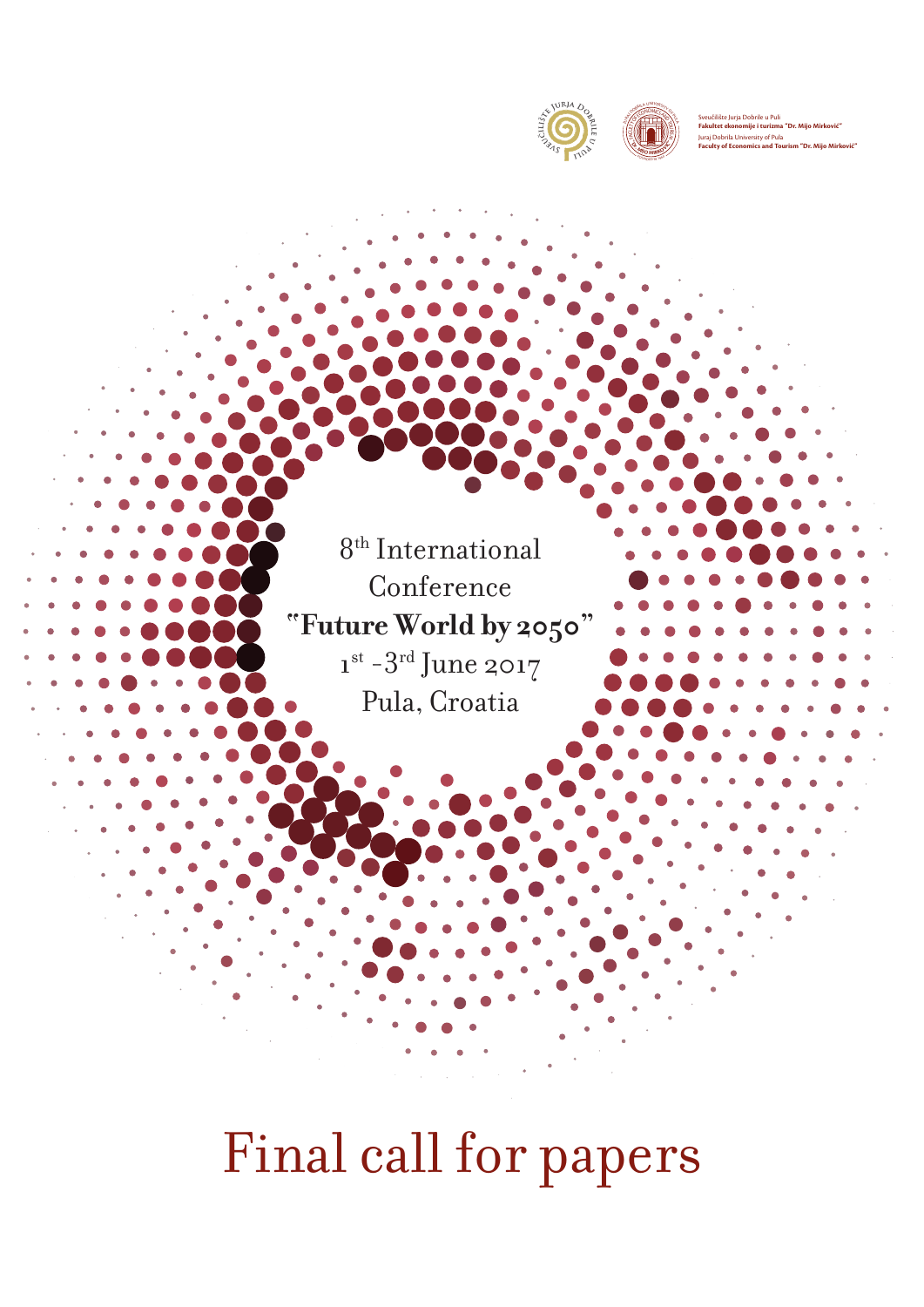

8th International Conference "Future World by 2050" 1st -3<sup>rd</sup> June 2017 Pula, Croatia

## **CONFERENCE TOPICS**

include but are not limited to:

| Socioeconomic<br><b>Challenges of the</b><br><b>Future World</b>                                                                                                                             | <b>Economics Track Finance &amp;</b>                                                                                                                                                            | <b>Accounting Track Management</b>                                                                                                                                                                                                          | <b>Marketing &amp;</b><br><b>Track</b>                                                                                                                                                                                                       | <b>Tourism Track</b>                                                                                                                                     |
|----------------------------------------------------------------------------------------------------------------------------------------------------------------------------------------------|-------------------------------------------------------------------------------------------------------------------------------------------------------------------------------------------------|---------------------------------------------------------------------------------------------------------------------------------------------------------------------------------------------------------------------------------------------|----------------------------------------------------------------------------------------------------------------------------------------------------------------------------------------------------------------------------------------------|----------------------------------------------------------------------------------------------------------------------------------------------------------|
| Poverty Amidst<br><b>Increased Prosperity</b><br>of Nations                                                                                                                                  | $(Un)$ Employment<br>In a Globalized<br>World                                                                                                                                                   | Fiscal Policy in a<br>Changing World<br>Behavioral<br>Finance vs<br>Conventional<br>Finance<br>Economic and<br>Monetary Union:<br>Integration or<br>Differentiation<br>Accounting for<br>the Future<br>Accounting for the<br>Sustainability | Innovations for<br>the World 2050                                                                                                                                                                                                            | <b>Tourism Forecasts</b><br>2050                                                                                                                         |
| The Future of Aging<br><b>World Population</b><br>How To Cope<br>With Ever Rising<br>Immigration<br>The Threats of<br>International<br>Terrorism to<br>Prosperity and<br>Security of Nations | Economic Growth<br>and Development<br>Versus<br>Environmental<br>Catastrophe<br>Economic<br>Implications<br>of BREXIT:<br>Renegotiations or<br>Hard Exit<br>Economic, Social<br>and Territorial |                                                                                                                                                                                                                                             | Trends in Work<br>Environment<br><b>SMEs And Their</b><br>Survival<br>$\bigcirc$<br><b>Strategies in Face</b><br>of International<br>Competition<br>Multinationals<br><b>Versus SMEs</b><br>Companies in a<br>Growing World<br>The Future of | New approaches<br>in Tourism<br>Modelling<br>Development<br><b>Trends</b> and Issues<br>in Tourism<br>Monitoring<br>Systems of<br><b>Tourism Impacts</b> |
|                                                                                                                                                                                              | Cohesion<br>Integration and<br>Disintegration of<br>World Economy<br>The Future of<br>Economics as a<br>Science                                                                                 |                                                                                                                                                                                                                                             | Organizations                                                                                                                                                                                                                                |                                                                                                                                                          |

\*Scholars in other disciplines offering new perspectives on the conference theme are also encouraged to participate.